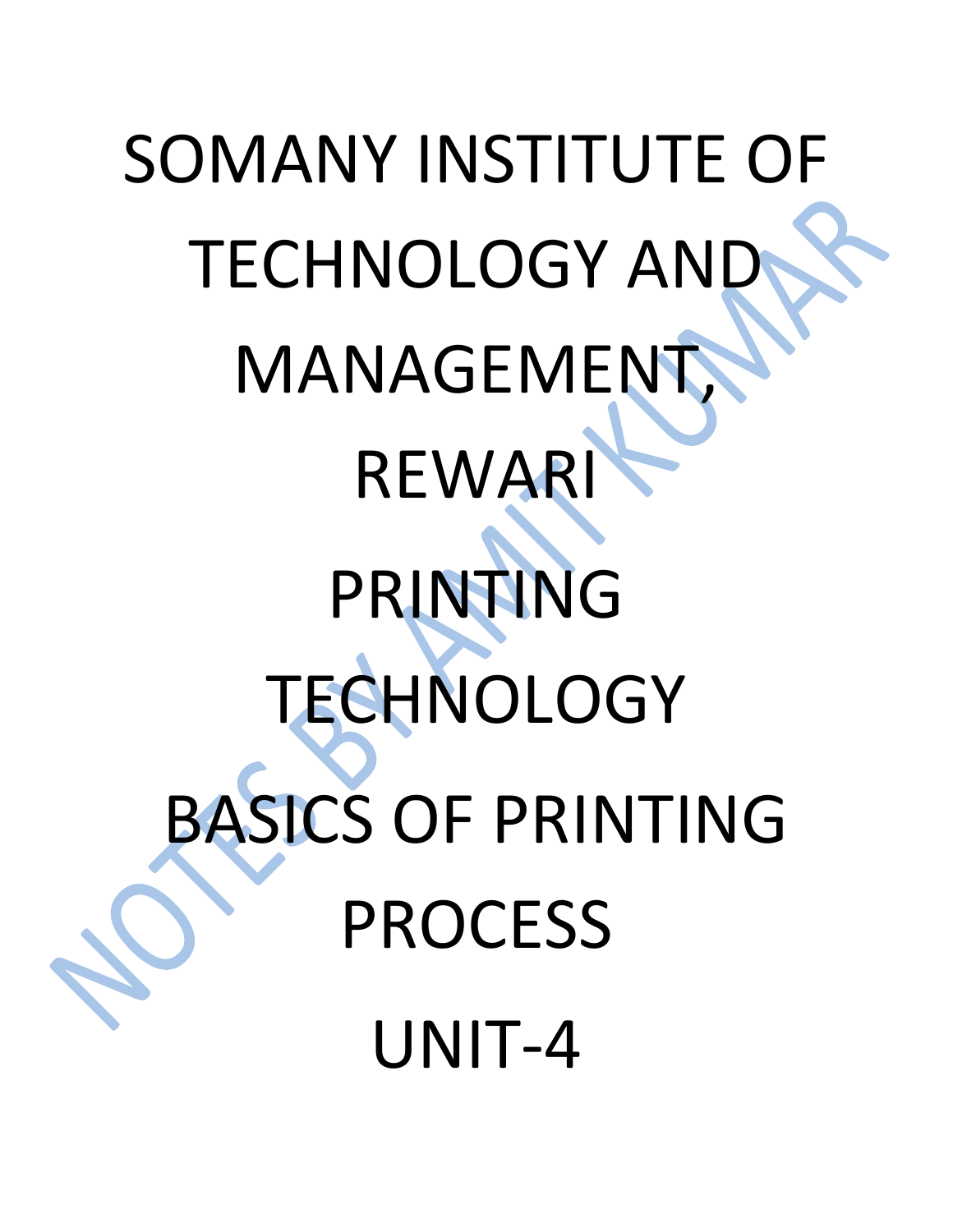## *Rollers in Offset Printing Machines*

Synthetic rubber is used in roller manufacture: a complex mix of natural rubber and various chemicals that obtain their stability and elasticity through the vulcanization process. It is the raw rubber that gives the rubbery material its basic characteristics. The vulcanization agents are added to this for the subsequent vulcanization process. Plasticizers (fluid oils) play a major role as they – along with the extenders and the vulcanization agents – determine the subsequent degree of hardness of the material. The more plasticizers are added, the softer the rubber after the vulcanization process.

Shore Hardness-The Shore hardness of a roller determined with a Shore meter designates the resistance against penetration of a needle taking the form of either a conic section (Shore A) or a point (Shore D), pressed with a defined force (1 kp) for a period of three seconds against the rubber surface. Soft rollers are measured with Shore A, and hard rollers with Shore D.

Inking rollers must be adjusted to be oil-friendly (or oleophilic). In an inking system with conventional inks, rollers of Shore A hardness between 30° and 35° are used. For UV inks, rollers with Shore A hardness of 25° and between 40° and 45° are used.

ampening rollers should be water-friendly (hydrophilic). For alcohol dampening systems, Shore A hardness of between 25° and 30° is suitable. In direct dampening systems, hard rubber rollers are used.

## Roller Care

Rollers should be cleaned thoroughly with a roller wash especially at the end of every day's work. This will prolong the life of the roller and minimize the hardening effect.

Clean the rollers frequently before the ink starts to dry. Accumulation of dried ink film will cause Glazing.

Rollers should never be left for long periods in contact because" flats" can form on the soft rollers. Moreover if wash-up has not been completely clean the rollers can stick at contact points with the risk of pieces being top of the surface of the roller when the machine is turned.

You are Viewing the page : Products/ Roller Care

### Roller Care

#### **How to maintain your rollers in top condition ?**

- Rollers should be cleaned thoroughly with a roller wash especially at the end of every day's work. This will prolong the life of the roller and minimize the hardening effect.
- Clean the rollers frequently before the ink starts to dry. Accumulation of dried ink film will cause Glazing.
- Rollers should never be left for long periods in contact because" flats" can form on the soft rollers. Moreover if wash-up has not been completely clean the rollers can stick at contact points with the risk of pieces being top of the surface of the roller when the machine is turned.
- Many rollers become useless because of longtime and/or improper storage. Spare rollers should be rotated with the rollers on the press, at least every six months. This acts as a sort of seasoning, reliving stresses that are inbuilt in roller. The replaced rollers should be cleaned thoroughly and after dusting them with talcum powder and covering them up with the black or brown paper, should be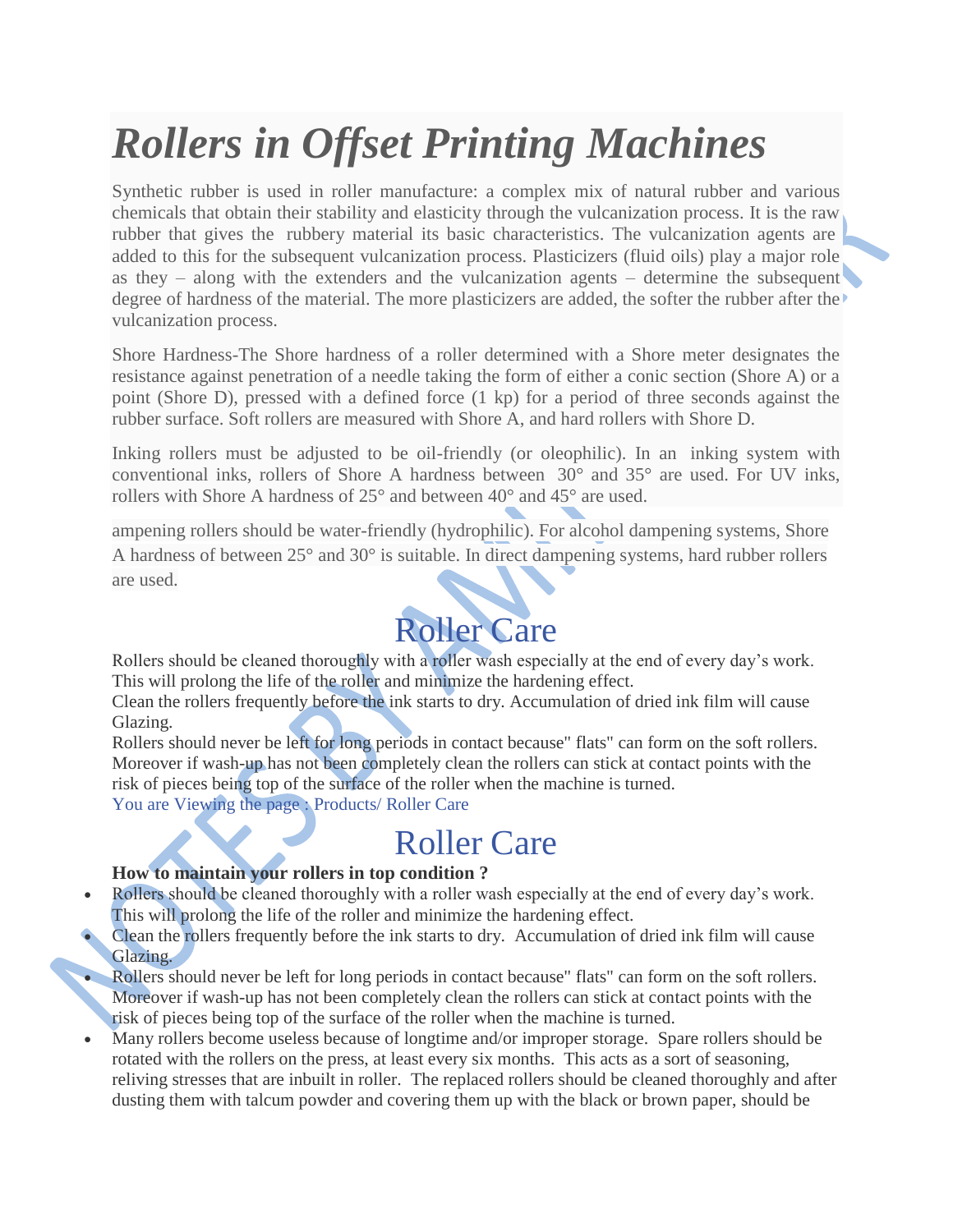rested horizontally on the journals. The rubberized portion should never contact any other surface. The storage place should be away from direct sunlight and heat.

- While printing smaller jobs on larger machines printers tend to release ink only to cover the print area. This causes the sides of the rollers to run dry generation high temperature and causing heavy wear on the roller ends due to abrasion.
- While fitting the bearings, take care that you do not bend or damage the journal ends by hammering or forcing. Check up the journal ends/bearing seats, sockets and brackets for wear or damage.
- Use the correct technique for mounting the hose on a Dampening Roller. Excessive force may damage the roller by tearing the soft roller from the metal core.
- To avoid "bulging" or "belling" of [dampening Rollers](http://sigmarollers.com/dampening-rollers-4) place a disc/collar of fibers/plastic, with a slightly smaller diameter than the rubber, at both rubber ends and then sew on the hose ends. Any pressure or pull exerted now will be on the disc and not on the rubber sides.
- $\bullet$

#### **BASIC PRINTING FAULTS**

1, white

Description: A part of the warp or weft yarn is turned over or moved to the front and back of the fabric, and the pattern appears to be traced after being scratched.

Analysis of the cause: Most of the rickets are caused by poor penetrability of the colorant and improper handling after printing (uneven tension, etc.).

#### 2, uneven printing color (spot)

Description: A part of the print becomes a spot like the shape of a sand fish skin. Analysis of the cause: The rickets occur mostly when the viscosity of the color paste is not appropriate, the mesh mesh is improperly selected, or the patch is uneven.

#### 3, bleed (open)

Description: The color of the printed pattern oozes out, the outline of the pattern is not clear, and the color is blurred.

Analysis of the cause: Due to the low viscosity of the color paste, the concentration of the dye is extremely concentrated, the amount of printing suction is too much, or the amount of the moisture absorbent is large.

#### 4, color stains (color)

Description: The color of the printed pattern is contaminated by stains caused by other parts. Analysis of the causes: Most of them are not cleaned on the printing platen, and the drying after printing is not enough to overlap each other or the fabric and the fabric are in contact with each other in the steaming process. In Japan, some factories wash thoroughly under the condition of ropes by adjusting the tension of the fabric.

5, double version of the color difference (smooth uneven)

Depiction: The color of the fabric is shown in a certain interval in the horizontal direction. Analysis of the cause: The rickets are often caused by the screen frame, poor blade installation or uneven squeegee.

#### 6, lack of color paste (de-slurry)

Description: The lack of color in the pattern.

Analysis of the reasons: usually in the case of color paste replenishment is not timely, the squeegee pressure is not uniform, the squeegee hardness is improper, the squeegee relay failure, the surface of the printing platen is uneven, the viscosity of the color paste and the slurry are not suitable.

7, the flower version of the connector is bad (printed)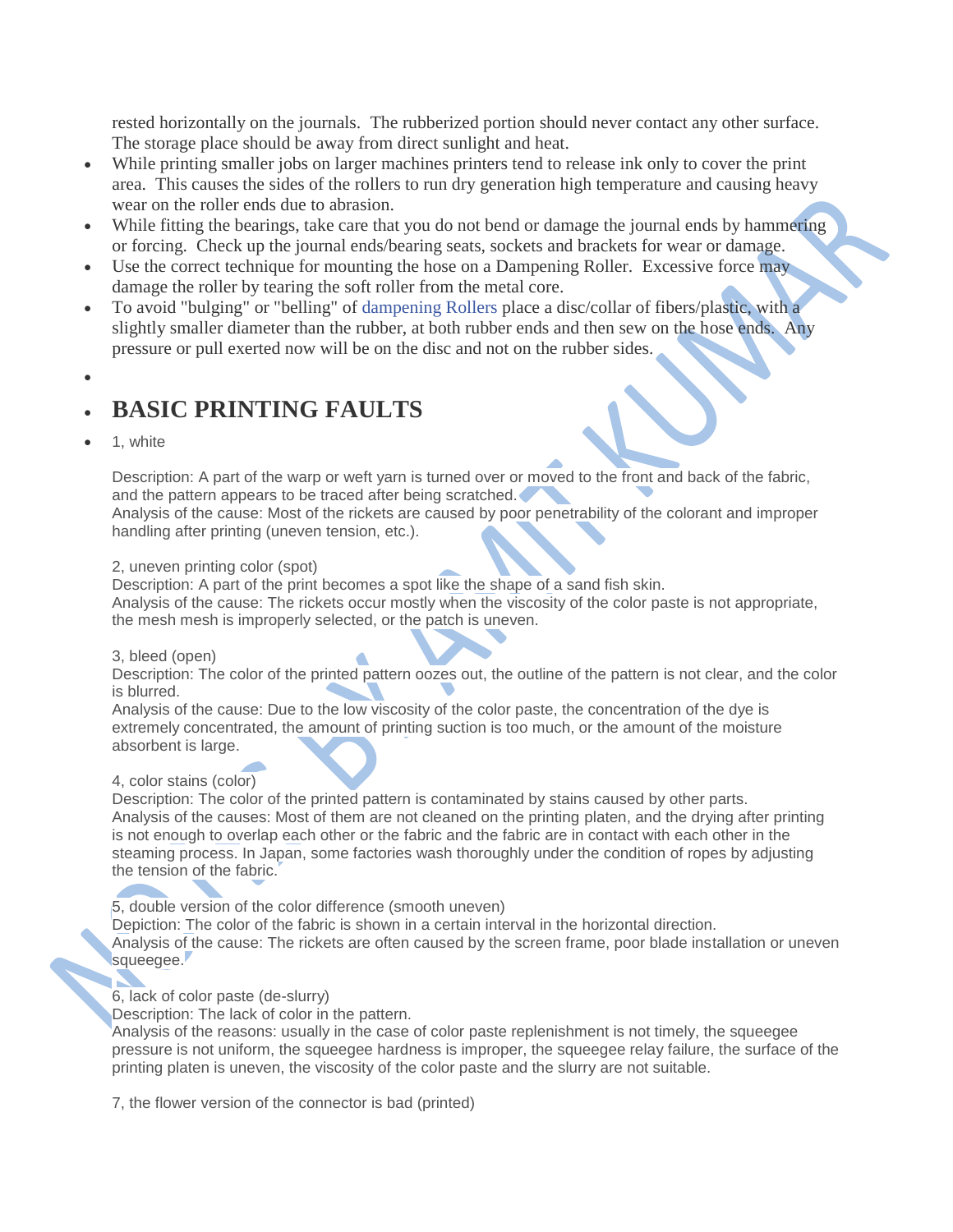Description: The patterns at the flower plate overlap or do not match (disengage). Analysis of the cause: Due to poor adjustment of the conveyor belt or improper adjustment of the Taiwan version of the rules, affecting the accuracy of the flower position.

8, the flower version is misplaced (set, set is not allowed)

疵 Describe: Printed products with misplaced patterns.

Analysis of the causes: Most of them occur when the flowers are not accurate, the carving is poor, and the patches are bad.

9, the frame mark (frame print, take off)

Description: The printed part shows an unusual streak of the shape of the frame. Analysis of the reasons: mostly due to poor conveyor belt, poor installation of the stencil frame and other reasons.

#### 10, bending (flower shape skew)

Description: The pattern is inclined or curved for the warp and weft of the fabric. Analysis of the cause: Usually occurs when the printed fabric (silk) itself has a skew or a poor seam or a skew of the platen.

#### 11, color point

Depiction: Small spotted color spots.

Analysis of the cause: Usually occurs in the case where there is undissolved dye in the paste or impurities are attached.

#### 12, friction stain (drag)

Defective description: contact with foreign matter when the printed pattern is not sufficiently dry, rubbing the color of the pattern portion and contaminating the defects formed by other parts. Analysis of the cause: This defect occurs when the printed fabric is insufficiently dried and is dragged or touched due to inattention.

#### 13, dye splash (screen bounce, splash, slurry contamination)

Description: The stain of the color point caused by the splash of the color paste. Analysis of the reason: This defect is mostly caused by the processing speed of the drum printing being fast, the improper printing of the [screen printing](https://www.xux123.com/index.php/product/index/id/95.html), and the viscosity of the color paste being inappropriate.

#### 14, the tail of the yarn contamination

Description: The yarn-like contamination caused by the tail of the printed silk (cloth) on the printed fabric. Analysis of the cause: Due to poor handling of the yarn of the printed silk (cloth).

#### 15, deep side (medium depth, deep and shallow sides)

Depth description; that is, the hue or depth of the two sides and one side of the cloth and the middle of the cloth are different.

Analysis of the reasons: due to poor fabric bleaching engineering or poor screen frame, squeegee installation, uneven squeegee pressure and improper padding or color development.

#### 16, the joint color (seam color)

Defective description: the seam formed by the color of the fabric or the joint on the cloth surface showing the printed interlining.

Analysis of the cause: usually occurs when the joint of the fabric or printed lining is too large or the seam overlap is too large.

#### 17, printing water stains

Depiction: A stain or spot caused by water droplets.

Analysis of the cause: This is due to the condensed water or splashing of water on the fabric for a period of time before the end of the steaming of the fabric.